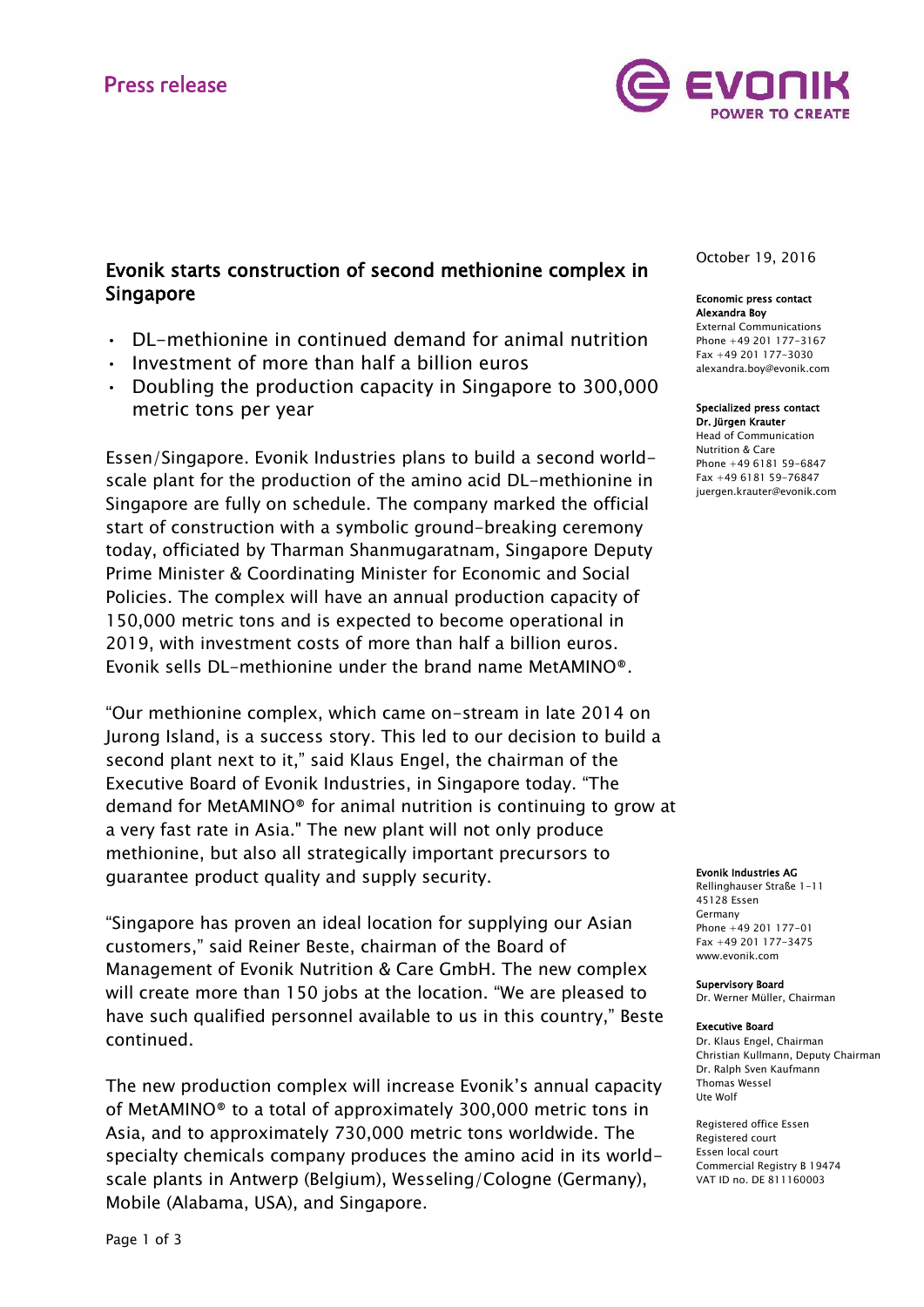

DL-methionine is an essential amino acid, which must be absorbed through feed intake. As a feed additive, it contributes to the efficient, healthy and environmentally friendly nutrition of livestock, particularly poultry and swine. That makes it an important component of ensuring a sustainable animal protein supply for the world's growing population.

Evonik has over 60 years of experience in the manufacture of essential amino acids and provides solutions for efficient and sustainable animal nutrition to customers in over one hundred countries. Evonik wants to make an even greater contribution to the efficiency of animal feed by supplementing its portfolio with innovative feed additives beyond amino acids in order to create additional value for its customers. Evonik's products and services in the area of animal nutrition play a key role worldwide in the production of healthy and affordable food, while preserving natural resources and reducing the ecological footprint.